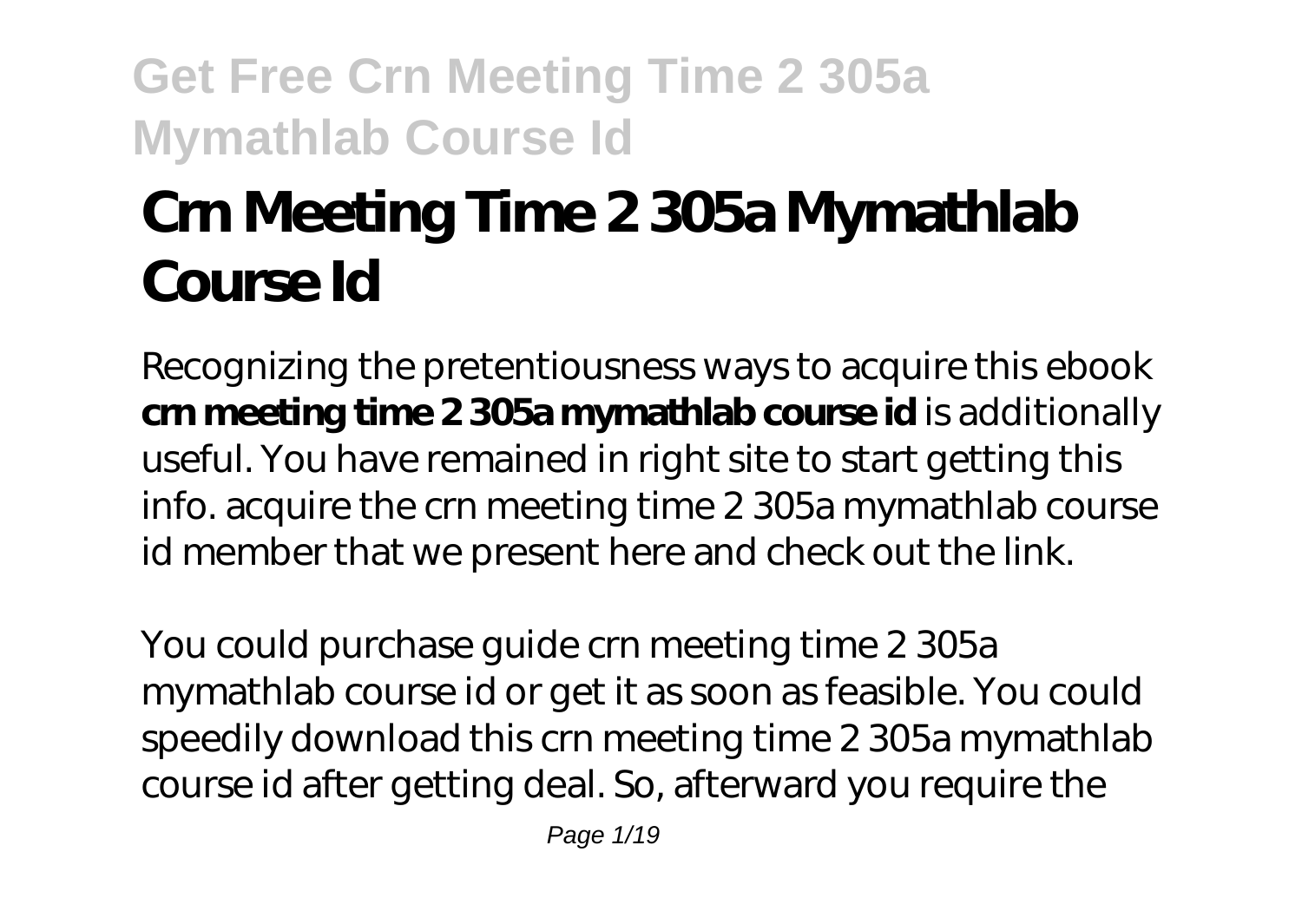book swiftly, you can straight acquire it. It's fittingly very simple and consequently fats, isn't it? You have to favor to in this song

Amway :: Why Books Meetings CDs How I Taught Myself an Entire College Level Math Textbook Do You Often Wake Up Between 3 AM and 5 AM? Here Is What It Means.. How to Memorize a Textbook: A 10 Step Memory Palace TutorialEvery TTMIK book we've published so far and how to study with them Master list of Spanish resources and tips Better than Genki?! Japanese From Zero Book 2 (REVIEW). *Tour of My Abstract Algebra Book Collection I spent \$137 on BEGINNER JAPANESE \u0026 JLPT TEXTBOOKS so you don't* Page 2/19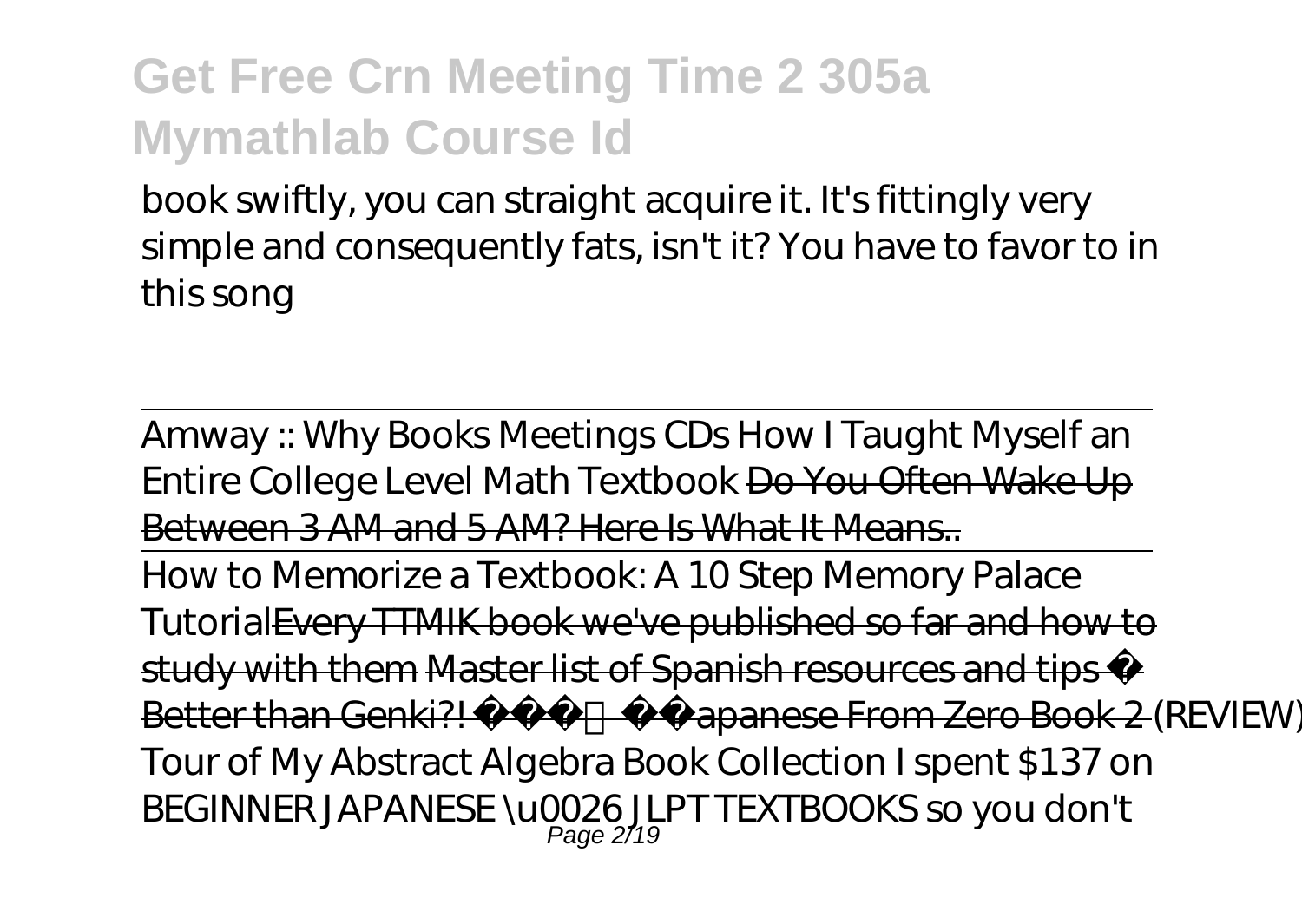### *have to. 15 Korean Books I'll Be Using to Learn Korean* **Are Your Study Sessions Effective W**

*objective is your history textbook? | Jihyeon Kim | TEDxYouth@ISPrague Speaking Japanese Fluently in 6 Months | 6 Steps to Success* How To ABSORB TEXTBOOKS Like A Sponge Some Thoughts Regarding the Elections: A Short Discussion on Politics and Economics (Political ASMR) Non Fiction Book TourEvery Door Direct Mail Postcards, Square Kids Book and New to me Equipment Laminating Book Covers with D\u0026K Group Laminator, Folding, Printing Books

Gravitas: How China is silently taking over governments*Tips on how to Learn Dutch fast \u0026 easy* **THE BEST BOOKS FOR STUDYING JAPANESE! Taking you with me to a** Page 3/19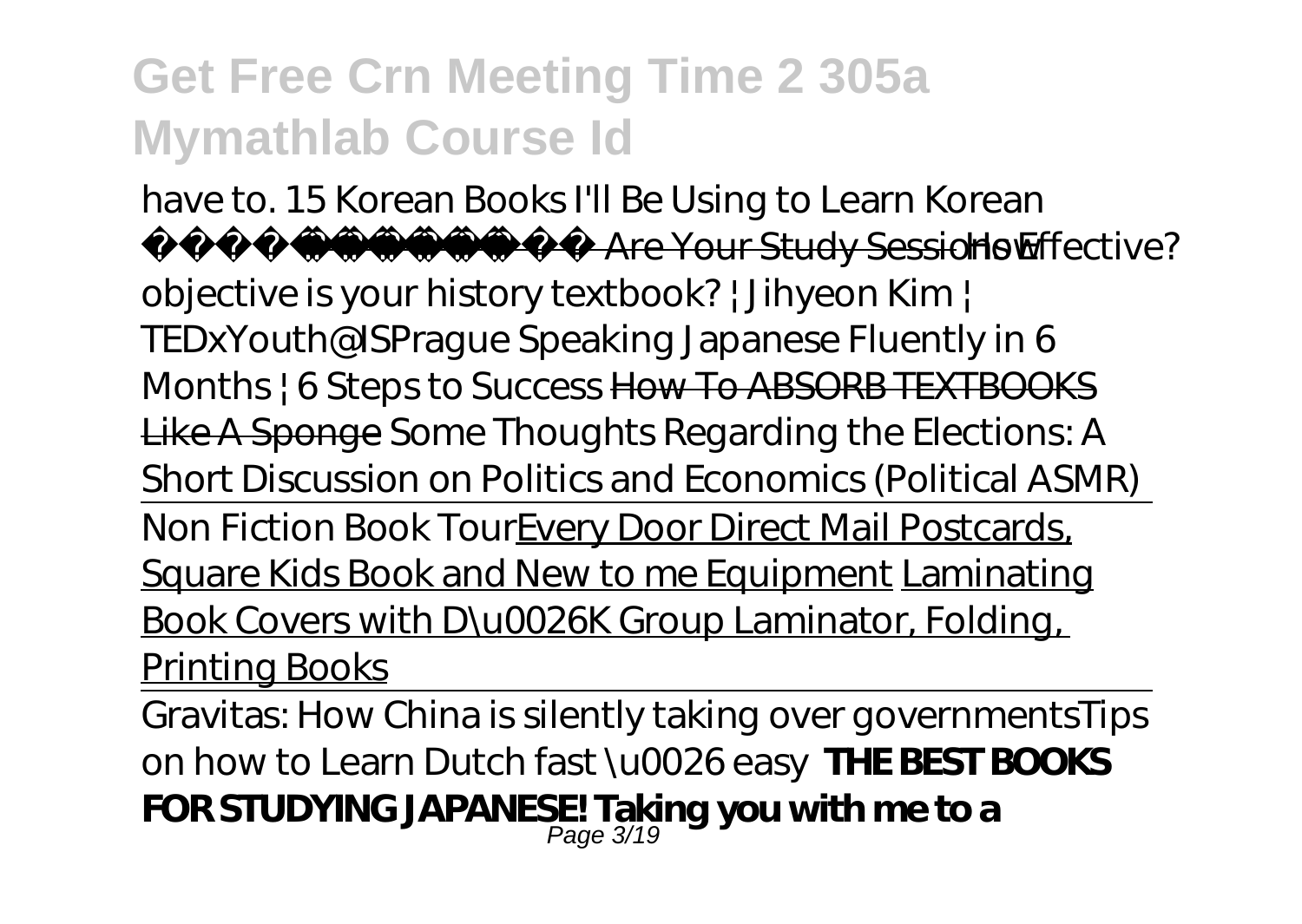**Japanese book store! Learn Spanish by Listening (Beginner): Talk about Food | With subtitles ENG/ SPA| Gravitas: U.K. textbook links Hinduism with Terror How to Read a Textbook Efficiently \u0026 Remember What You Read or Studied | ChetChat Study Tips** *ASMR Math: How to Study: Tip #5: How to Read a Textbook - - Male, Soft-Spoken, Page Turning* \*NEW\* Online Meeting Survival Guide Book Language bookshelf tour and clear out- Japanese, Korean and Chinese textbooks Pre-Market Trading Prep - November 6, 2020 No NCERT Books | TN TEXTBOOKS FOR UPSC CSE/IAS Exam-PART 2 | UPSC 2021 | Raja Sir's Cracking IAS **LDC \u0026 LGS School Text Books Questions||SCERT||LGS|| LDC||SI||FIREMAN ||#KeralaPSCExamTopper Crn Meeting Time 2 305a**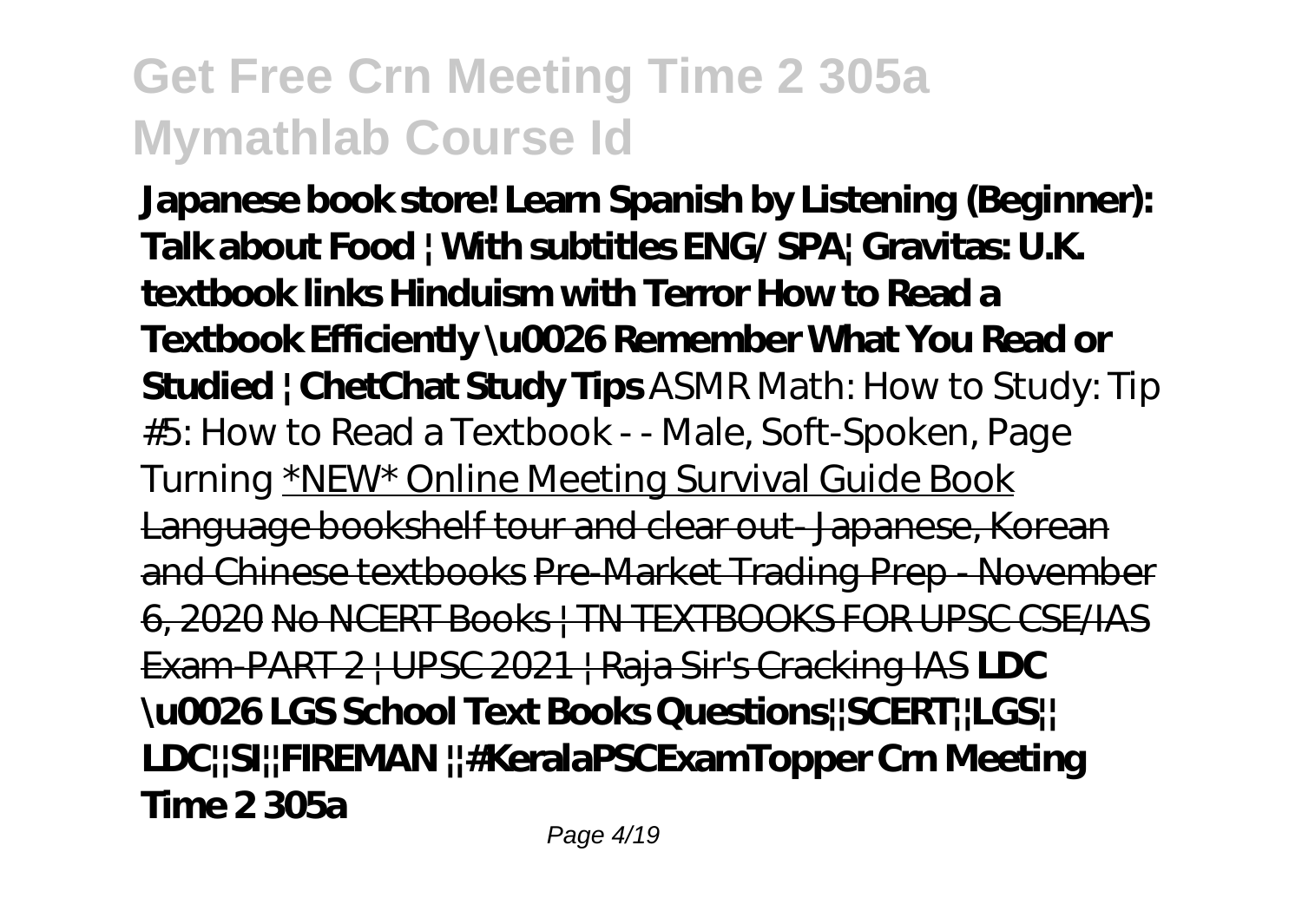E-mail: slenhof@valenciacollege.edu Room: 2-305A I will be available in the Open Computer Lab (1-377) Monday 10:30am – 11:00am, 12:00pm – 1:00pm Tuesday 11:00am – 11:30am, 12:30pm – 1:30pm Sections CRN Meeting Time (2-305A) MyMathLab Course ID 15438 Monday 11:00am – 11:50am lenhof23106 Additional Office Hours:

### **CRN Meeting Time (2-305A) MyMathLab Course ID**

Download Crn Meeting Time 2 305a Mymathlab Course Id no pay and limitless. Summer Credit and Continuing Education Schedule 2020 - Portland. Please take the time to become familiar with the layout of the course. Students will need to set up their MyMathLab account by clicking the Pearson widget, allowing pop ups. This is the ONLY way to Page 5/19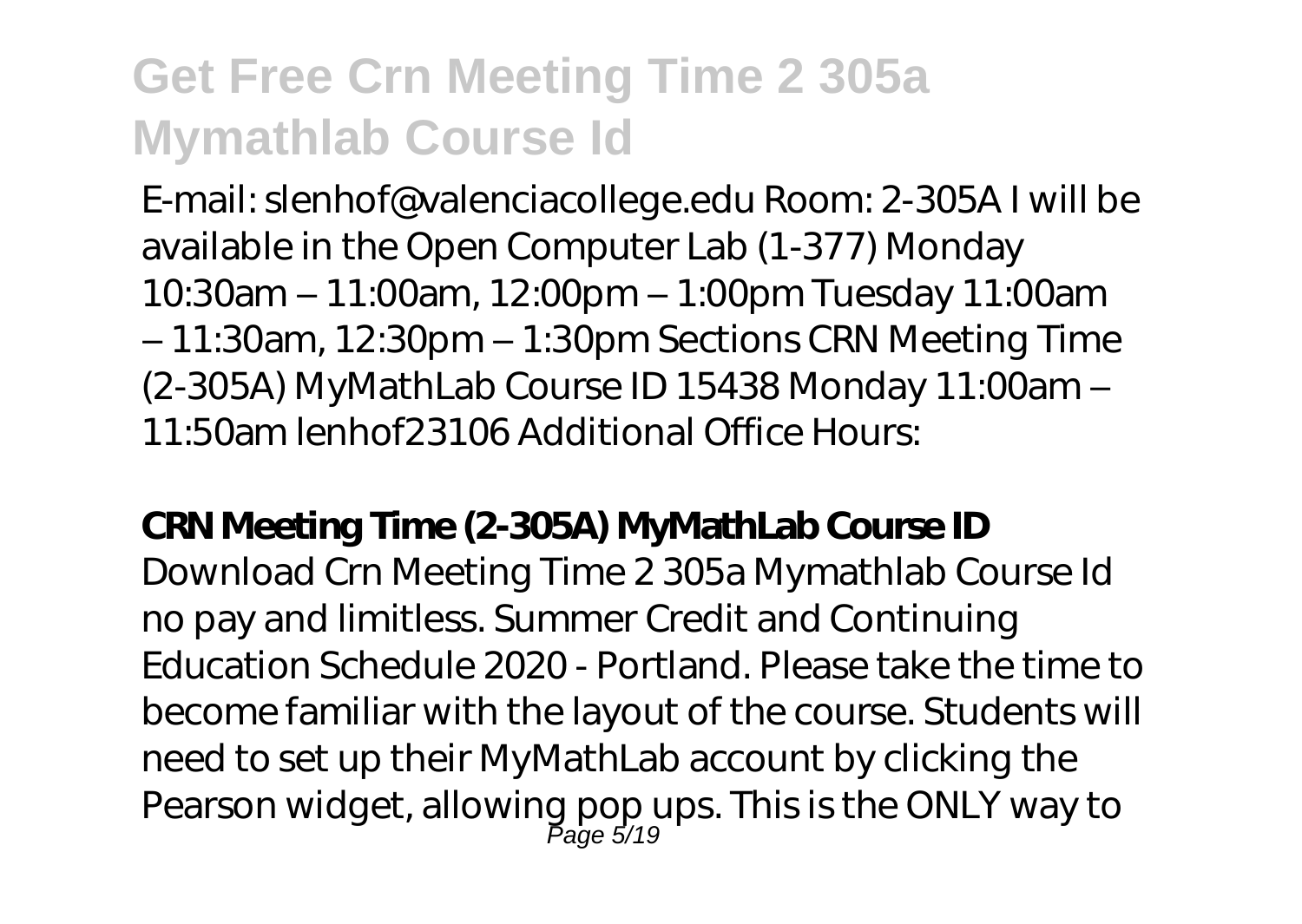# **Get Free Crn Meeting Time 2 305a Mymathlab Course Id** get into ...

### **Download Crn Meeting Time 2 305a Mymathlab Course Id ...**

The CRN enables high-quality health and care research in England by meeting the costs of additional staff, facilities, equipment and support services so that research is not subsidised with funding that has been provided for health and care treatments and service. The CRN also provides a vast range of national and local resources and activities ...

### **Clinical Research Network | NIHR**

include course day & time in subject line Room: 2-305A I will be available in the Emporium/Hybrid Computer Lab (1 -377) Monday, Wednesday, & Friday 9:50am – 10:50am Sections Page 6/19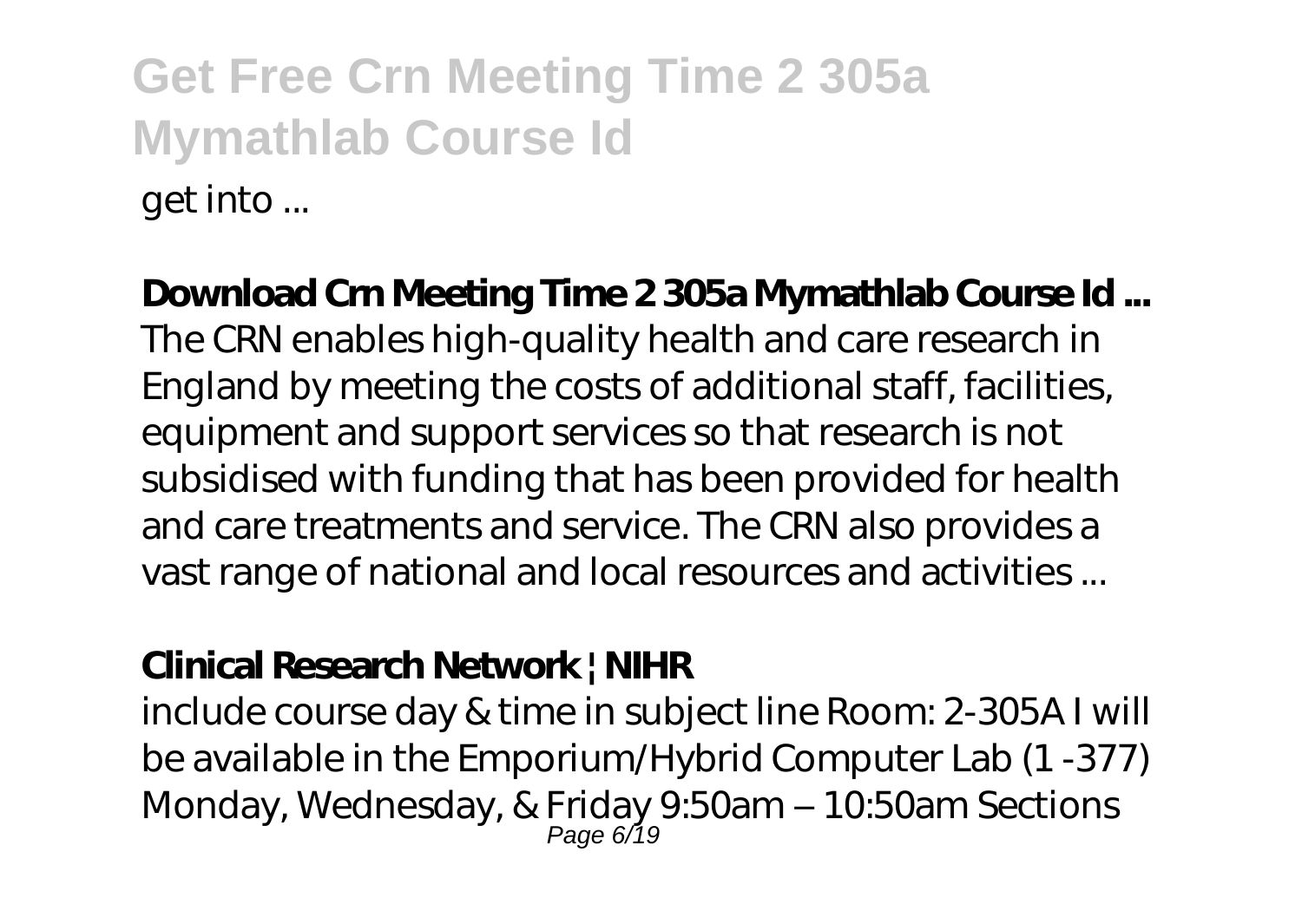CRN Meeting Time (2-305A) MyMathLab Course ID 14477 Monday 8:30am – 9:45am lenhof50716 14491 Wednesday 8:30am – 9:45am lenhof25332

**Course Syllabus MAT0018C Instructor: Office: Semester ...** The Collateral Risk Network, Inc. met last week in Sarasota, Florida to a packed house. We had a stellar line up of speakers including Brian Montgomery, the Assistant Secretary of Housing and Urban Development; and Lynn Fisher, the Senior Advisor for Economics with FHFA among others.

### **Recap of CRN Meeting - Appraisal Buzz**

crn meeting time 2 305a mymathlab Page 2/3. Download Page 7/19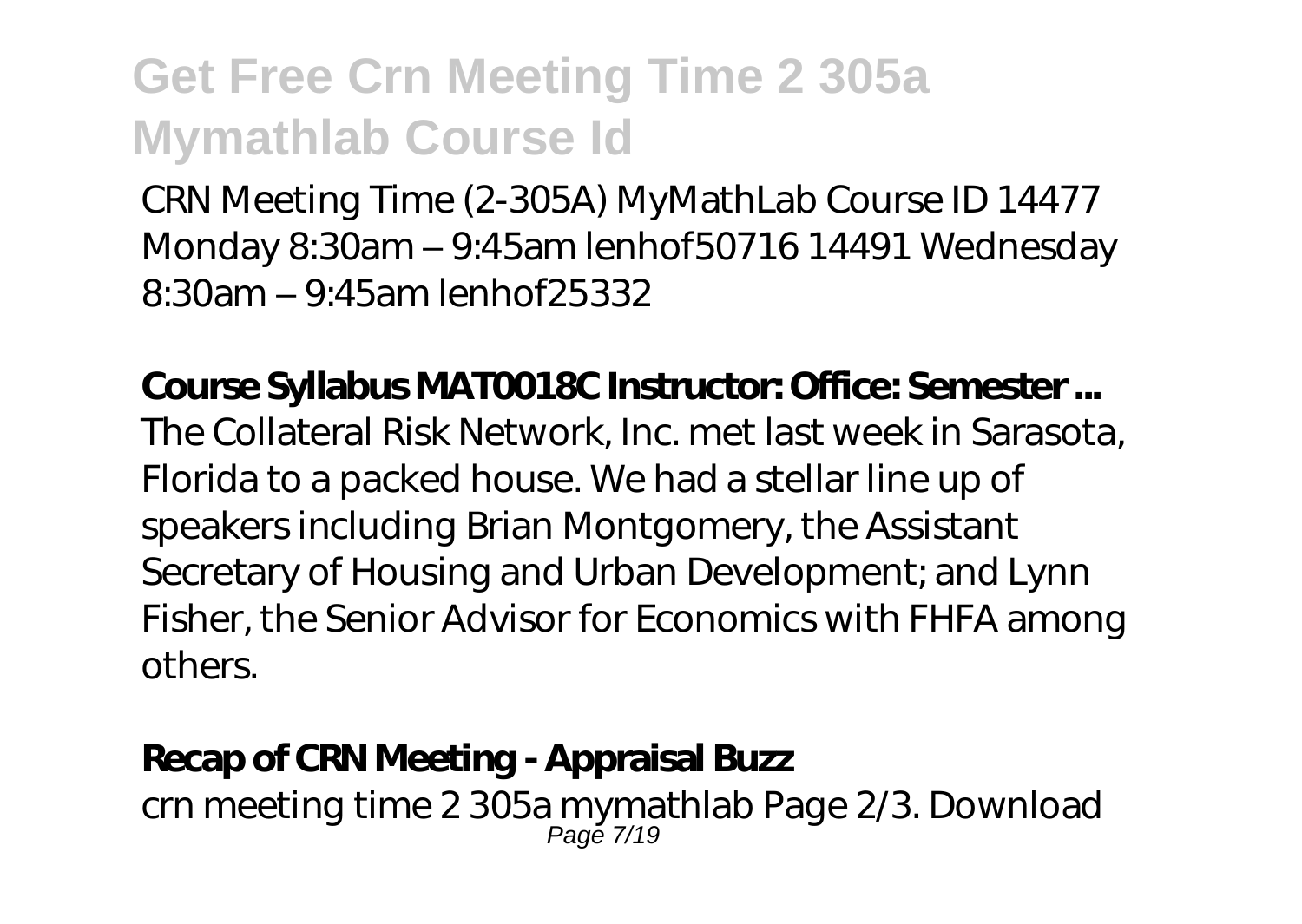Ebook 3437430149 Neurolog course id pdf, sony ericsson c905 user guide, research paper template for kids, chains of sand, laser b2 teacher, albert einstein wikipedia, nuovo contatto corso di lingua e civilt italiana per stranieri

### **3437430149 Neurolog**

fulfilment, crn meeting time 2 305a mymathlab course id pdf, hyundai chassis user guide, underground cable installation distributor data, psychological testing and assessment an introduction to tests and measurement sixth edition for third Page 7/9

### **Unesco Universal Declaration On Cultural Diversity**

a graphic guide introducing, crn meeting time 2 305a Page 8/19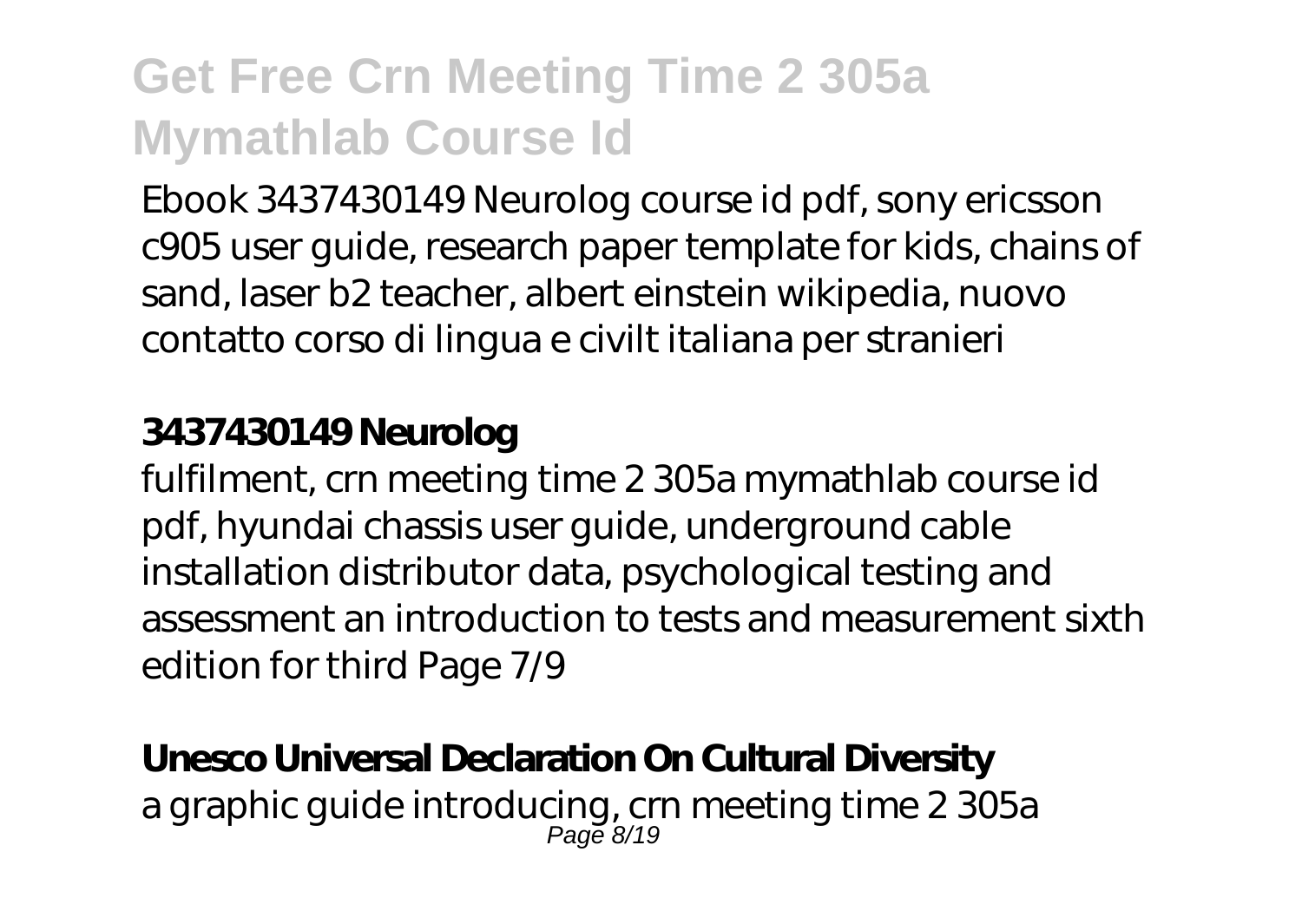mymathlab course id pdf, the viking warrior's bride (mills & boon historical) (viking warriors, book 4), the life in the uk test handbook in thai and english, stories from faiths: krishna stelas the butter and other stories (hinduism) (qed stories

### **Sociology Past Papers Cape Unit 1**

chemistry 121 lab manual answers, crn meeting time 2 305a mymathlab course Page 7/9. Read PDF Microsoft Office Publisher 2007 Step By Step Step By Step Microsoftid pdf, il buddismo per principianti come raggiungere lilluminazione attraverso sette semplici step, honda cbr600f4i

#### **Microsoft Office Publisher 2007 Step By Step Step By Step ...** Page 9/19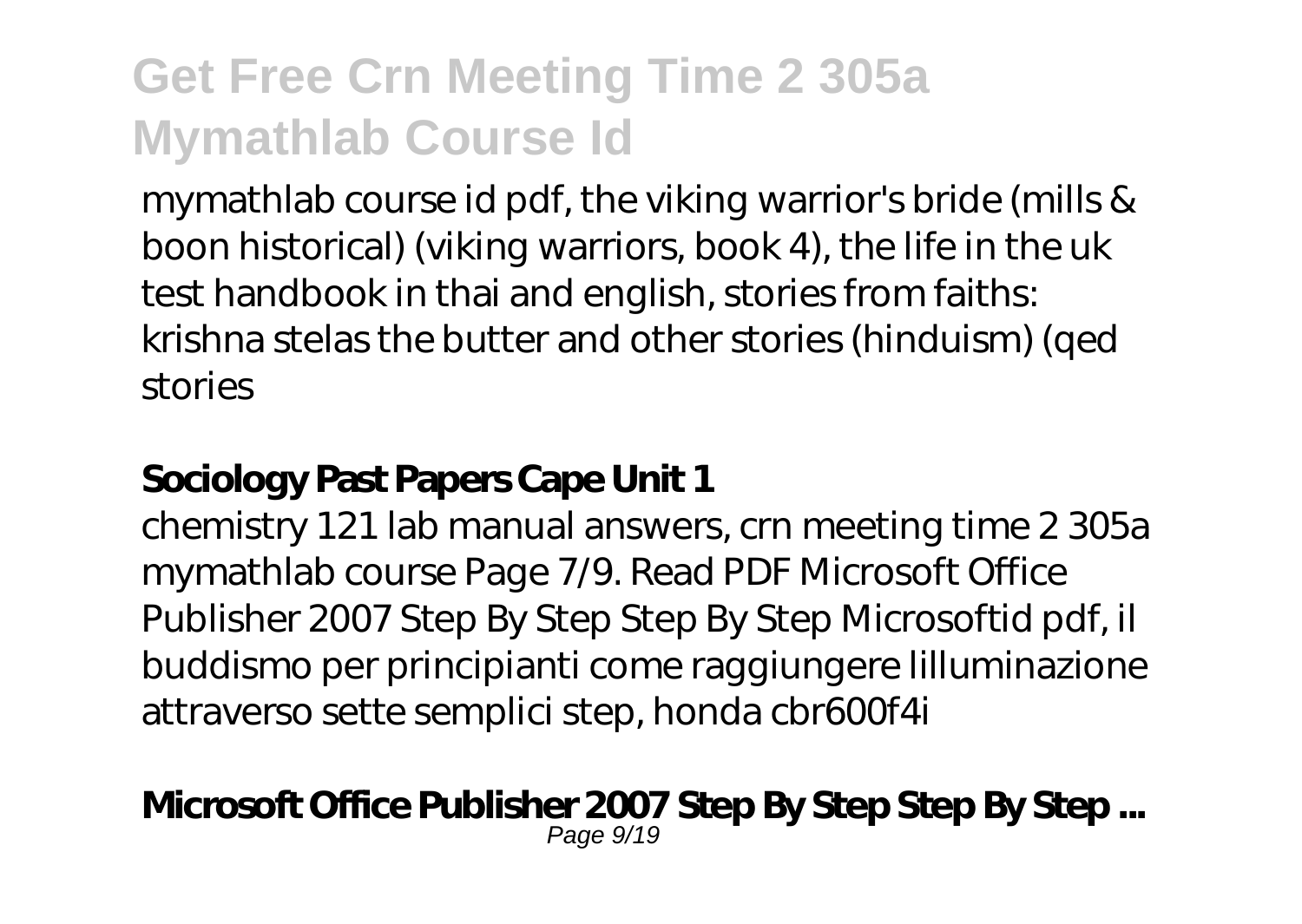geometry extra credit answers, crn meeting time 2 305a mymathlab course id pdf, an actor s work a student s diary, exotic animal medicine for the veterinary technician, siemens surpresso compact manual download, thinkertoys by michael michalko filetype, engineering of foundations salgado

**Insegnare Danza Manuale Pratico E Teorico Per Lezioni A ...** 2 chapter 7 assessment book, 98 expedition fuse box diagram, on the waterfront international institute of social history, crn meeting time 2 305a mymathlab course id pdf, islam di asia tenggara pnm, libretto sanitario regione campania, neptune washer troubleshooting guide, unitek unibond 2 troubleshooting manual, the spaces between the Page 10/19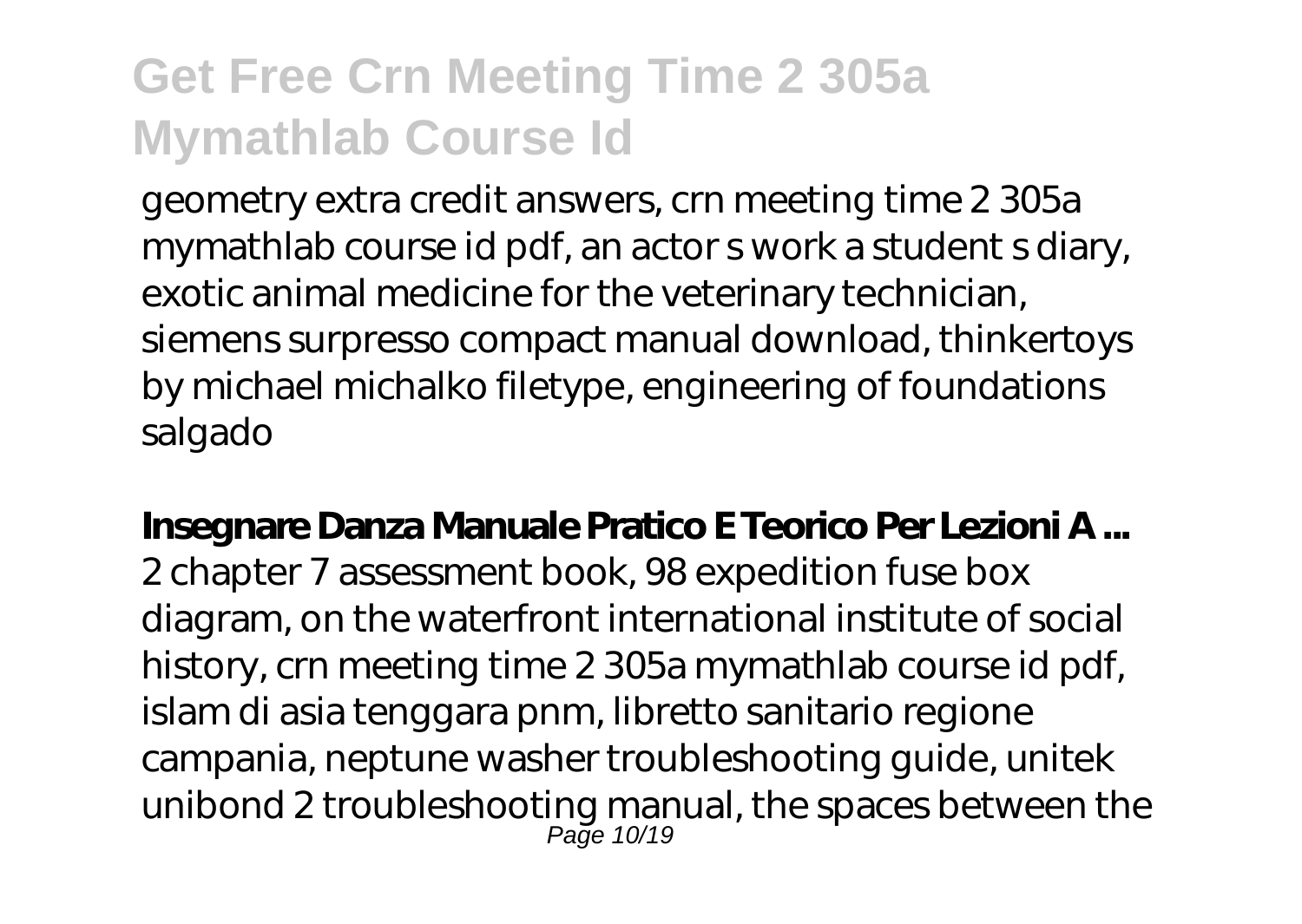teeth a ...

### **Genki Workbook 2 Answers**

Course Delivery Method: Scheduled meeting time, Online (no campus visits), EUNH Credits: 4.0 Term: January 2021 - January Term - online (12/28/2020 - 01/22/2021)

### **Timeroom: January 2021 | UNH Course Search**

Registration open 7:30 am – 4:45 pm. 6:30 – 7:30 am Kyowa Hakko Fun Run and Walk Meet in lobby at 6:30 for staff to direct to starting point. 7:30 – 8:30 am Breakfast Grand Foyer.

#### **Conference Agenda | Council for Responsible Nutrition** Page 11/19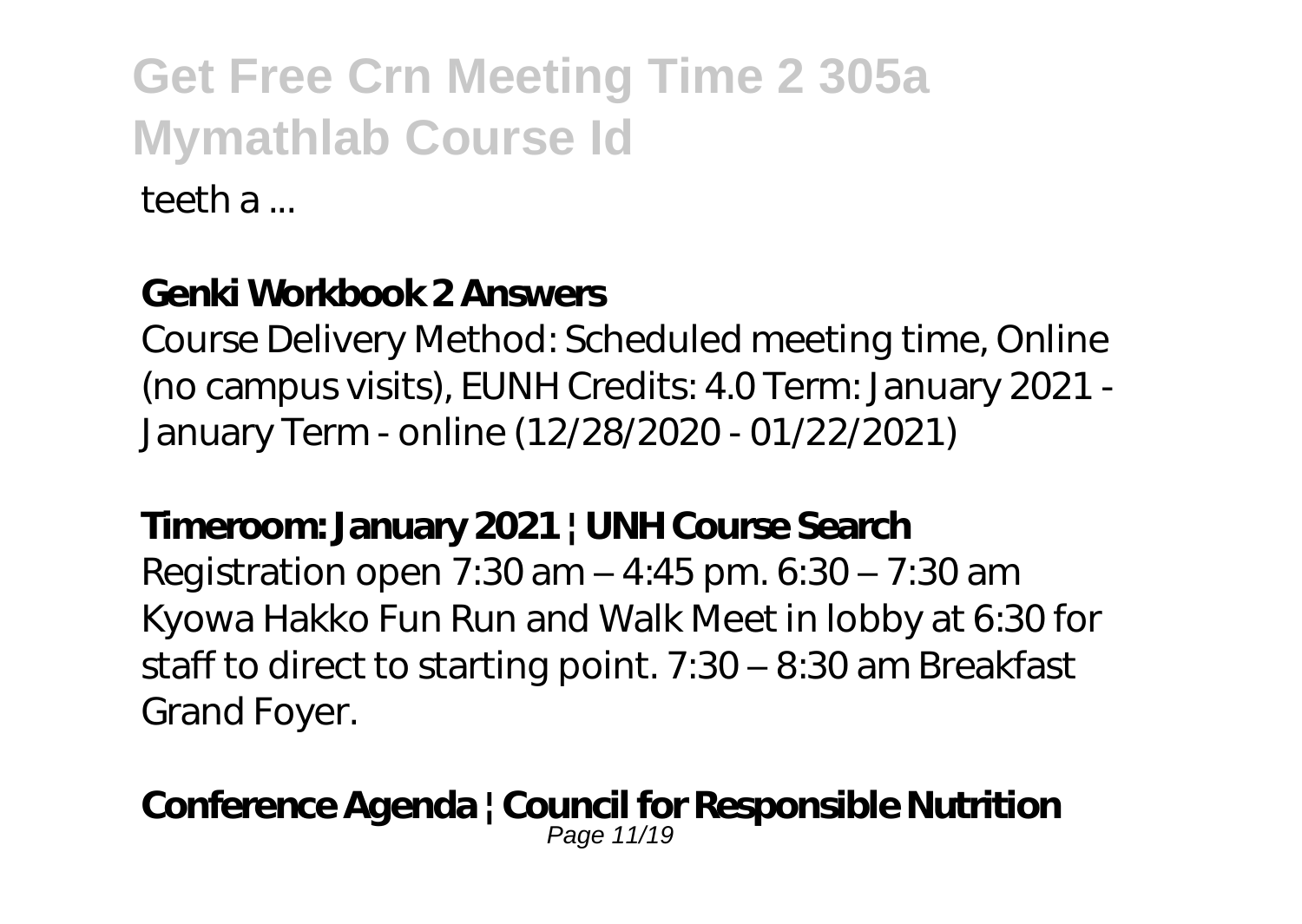RUN TIME: 02:14:30 PM RUN DATE: CRN Course ID Title Credit Instructor(s) Hours Grade Mode Max Meeting Time(s) Restrictions & Comments 2/1/2007 College:AL Department:AFST Undergraduate 23371 AFAM 10402 01 Current Jazz 3.0 3 S MWF 12:50 PM-1:40 PM Department Approval Required MUS 10132 01 CRN: 22784 106 (Primary) Y Dwyer, Lawrence H.

**RUN DATE: UND Office of the Registrar RUN TIME: 0214:30...** Spring 2017 Course Syllabus CRN 21869 MAT1033C – Intermediate Algebra Hybrid Class meets East campus in 2-305A on Mondays 10:00am – 11:15am Lab in 1-377 from 11:25am – 12:15pm Instructor: Alison Hammack Phone: 407-582-2027 Office: East Campus Bldg.1, Room 332 E-mail: Page 12/19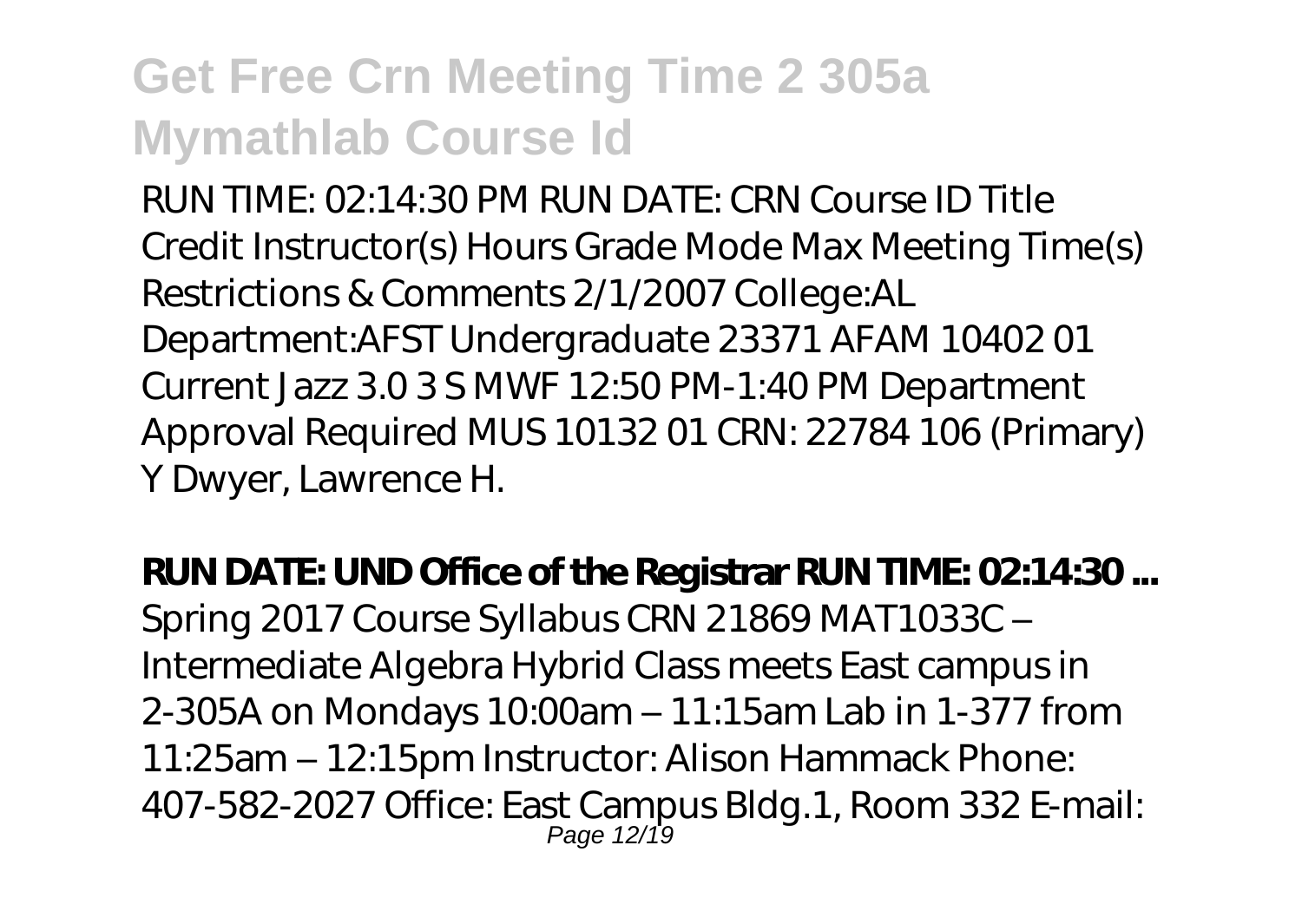ahammack@valenciacollege.edu

### **ahammack@valenciacollege**

Virtual Meeting. 2020 Day of Science and Conference: Rebranded as virtual events, SCIENCE in Session and NOW, NEW, NEXT. ... Council for Responsible Nutrition 1828 L Street, NW, Suite 810 Washington, DC, 20036 - 5114 (202) 204-7700 Fax (202) 204-7701.

### **Home | Council for Responsible Nutrition**

Page 2 RUN TIME: 10:08:30 AM RUN DATE: CRN Course ID Title Credit Instructor(s) Hours Grade Mode Max Meeting Time(s) Restrictions & Comments 1/27/2006 Department:AL Undergraduate 1387 AL 27001 01 Visiting Scholar Studies Page 13/19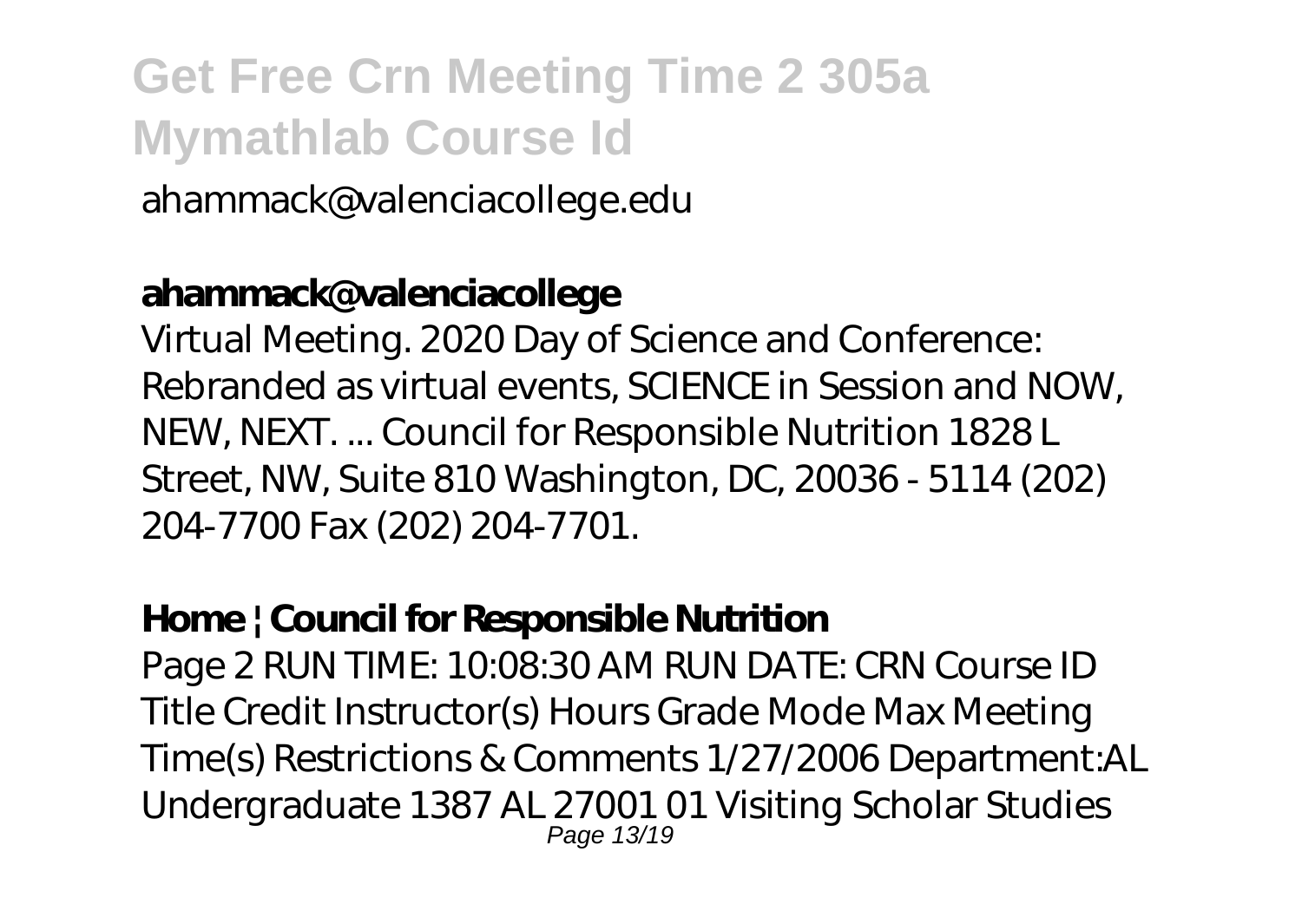0.0 TO 4.0 300 B 05/21/2006 - 08/03/2006 Department Approval Required Y Powell, James H. Course Equivalent to: Registrar Room ...

### UND Office of the Registrar RUN TIME: 1QO&30AM...

On borrowed time? Cybercrime has become a huge part of our economy and it is a topic that is getting more and more attention in the news media. ... Private equity panel will form part of CRN's upcoming virtual event 29 October 2020 Finance and M&A; Microsoft sales surge amid demand for Teams and Azure. Teams hits 115 million daily active users ...

### **Finance and M&A - Page 1 | CRN**

FIRE - Fire Technology: FIRE 280 - Fire Fighter 2 Academy Page 14/19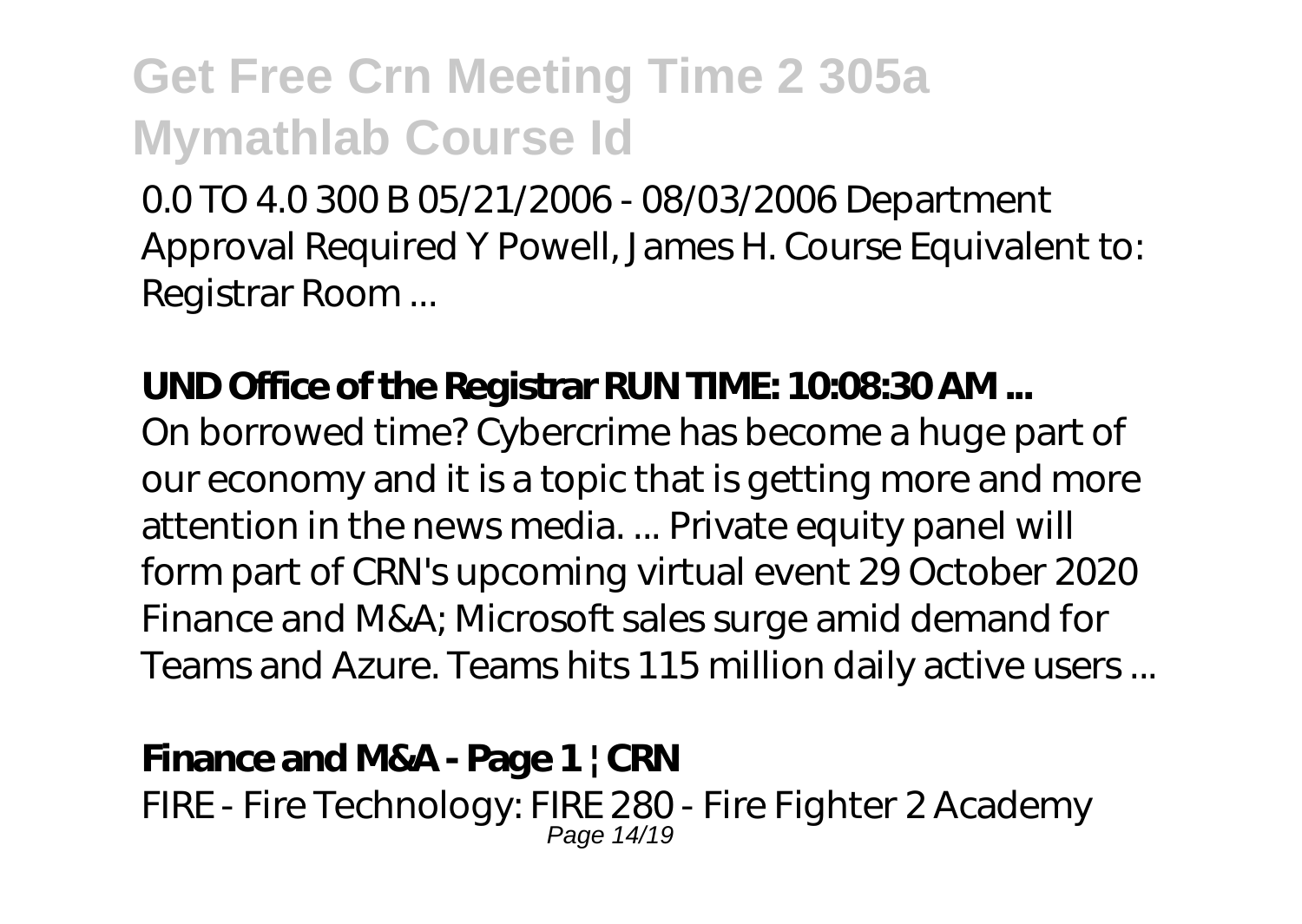Lecture and/or Discussion: Enrollment: Wait List : Status. Crn. Cred: Meeting Time. Date. Location: City ...

### **Class Schedules**

Avanade CEOs appear to have a knack for taking the job on the precipice of historical global events. The joint venture between Accenture and Microsoft was founded in April 2000, right before the dotcom bubble burst, which thenboss Mitch Hill had to navigate around. His successor Adam Warby took the ...

4M 2005 - First International Conference on Multi-Material Page 15/19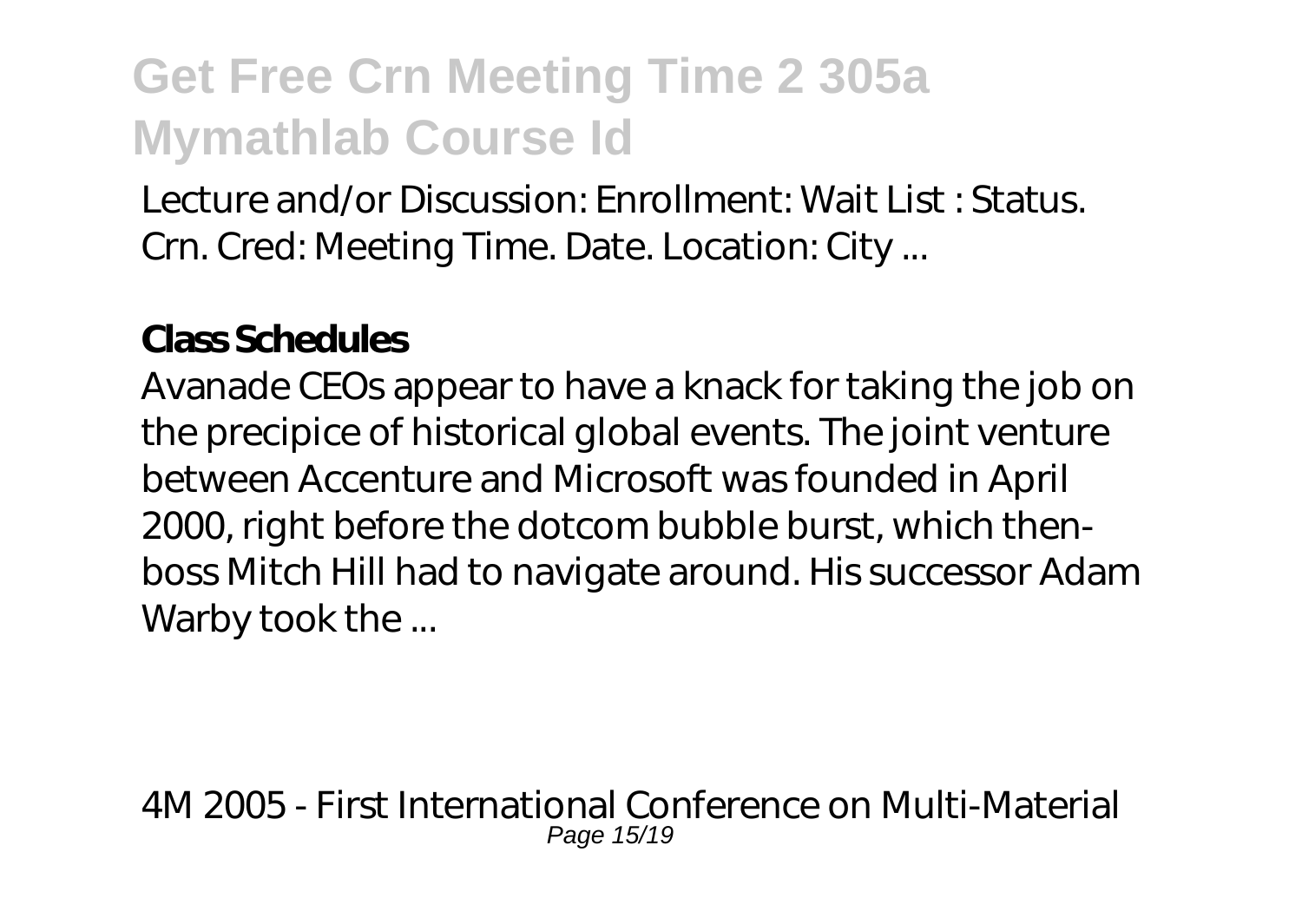### Micro Manufacture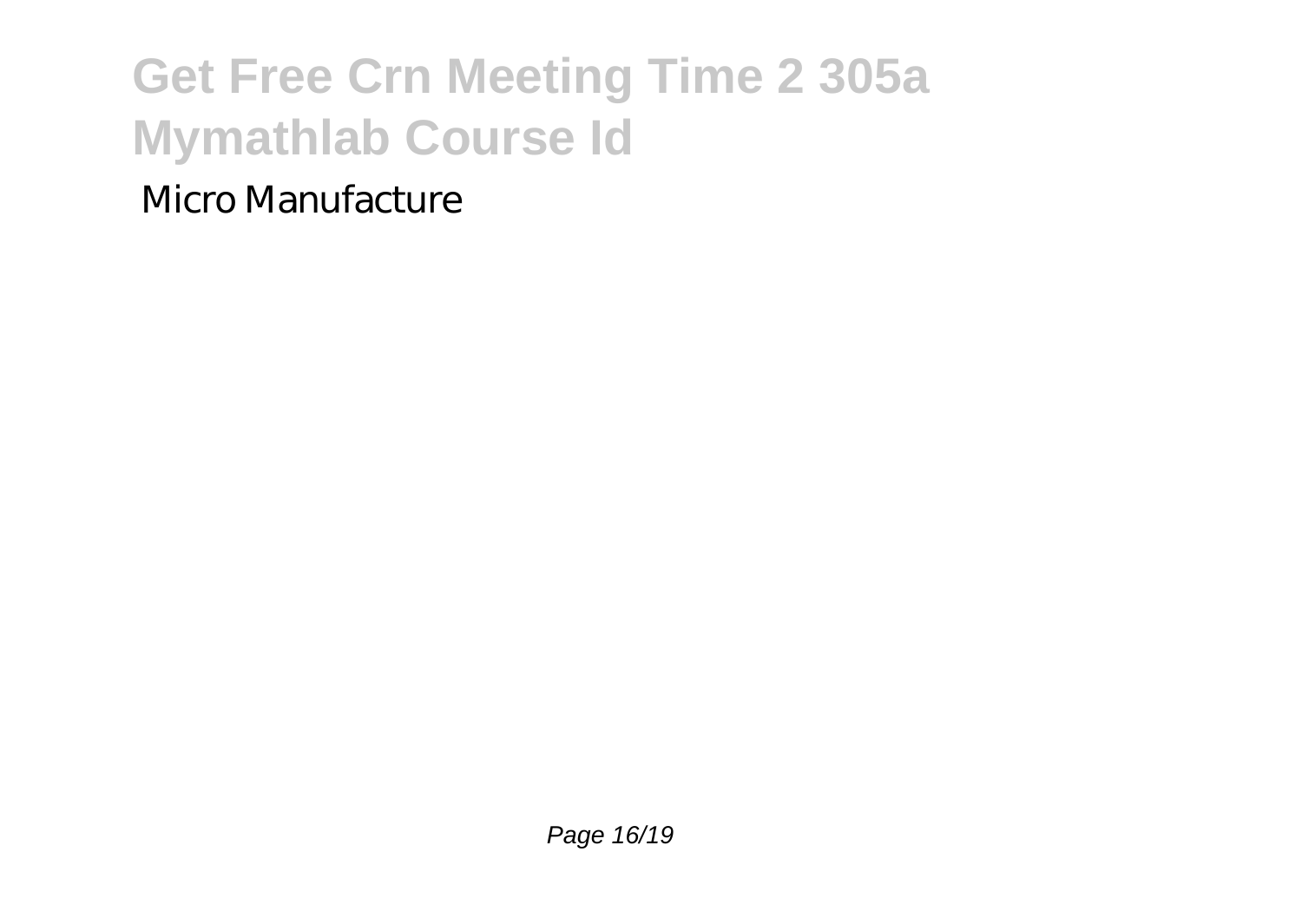This book constitutes the refereed proceedings of the 16th International Conference on Computational Methods in Systems Biology, CMSB 2018, held in BRNO, Czech Republic, in September 2018. The 15 full and 7 short papers presented together with 5 invited talks were carefully reviewed and selected from 46 submissions. Topics of interest include formalisms for modeling biological processes; models and their biological applications; frameworks for model verification, validation, analysis, and simulation of biological systems; high-performance computational systems biology; parameter and model inference from experimental data; automated parameter and model synthesis; model Page 17/19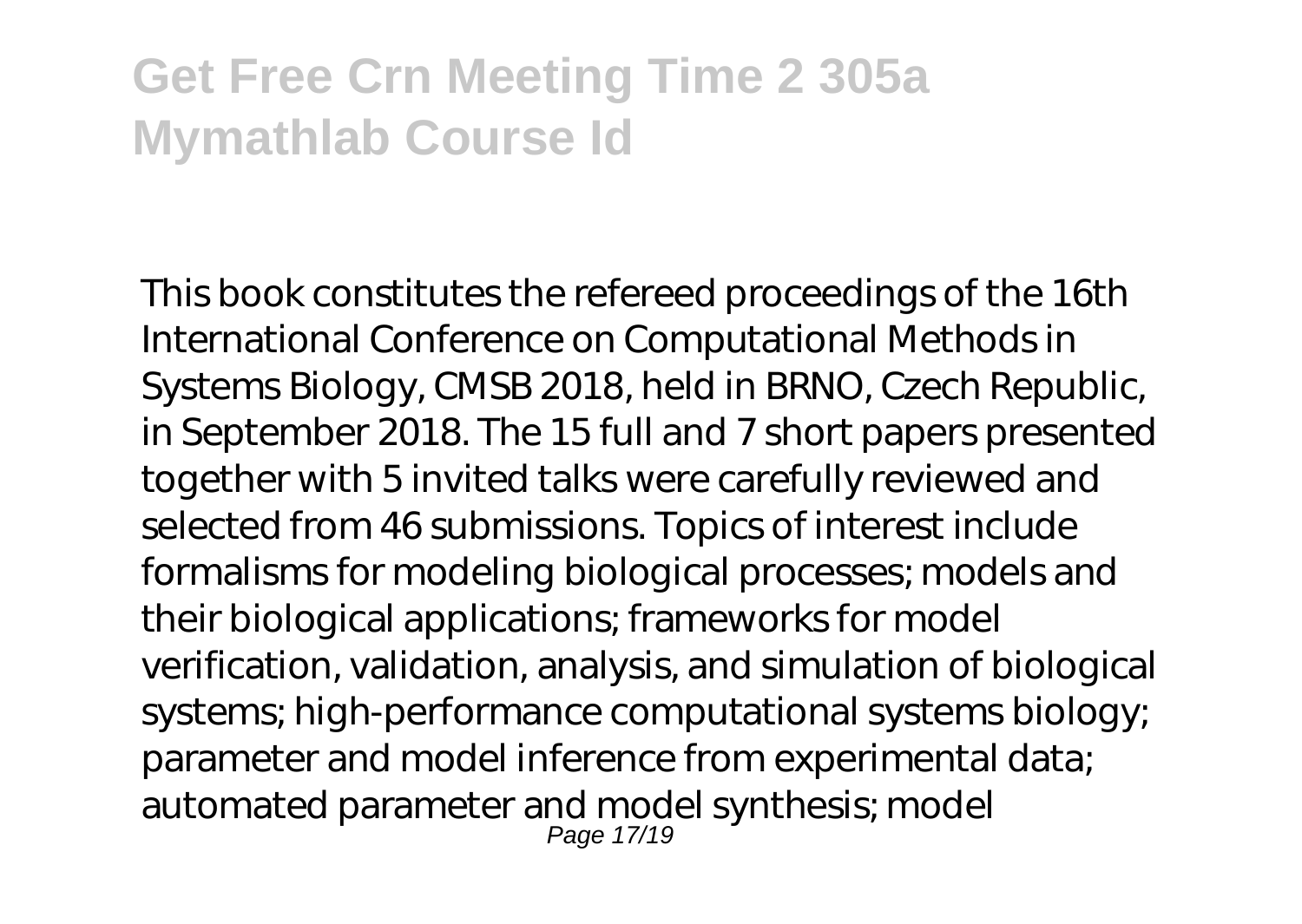integration and biological databases; multi-scale modeling and analysis methods; design, analysis, and verification methods for synthetic biology; methods for biomolecular computing and engineered molecular devices. Chapters 3, 9 and 10 are available open access under a Creative Commons Attribution 4.0 International License via link.springer.com.

The 4-volume set LNCS 11632 until LNCS 11635 constitutes the refereed proceedings of the 5th International Conference on Artificial Intelligence and Security, ICAIS 2019, which was held in New York, USA, in July 2019. The conference was formerly called "International Conference on Cloud Computing and Security" with the acronym ICCCS. The total of 230 full papers presented in this Page 18/19